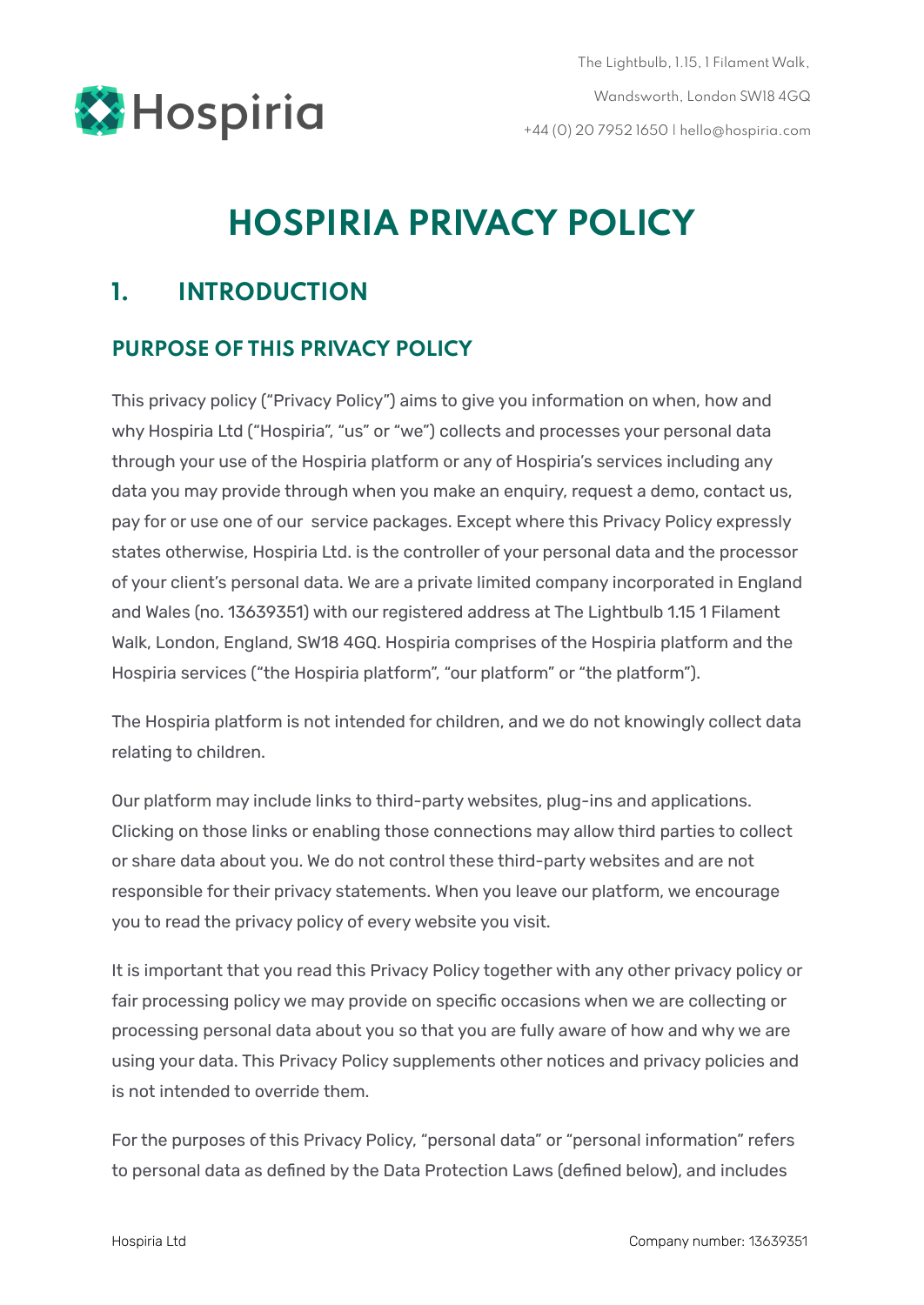any data that personally identifies you (such as your name, address, email address or device information) and which is processed (i.e. stored, used, etc.) by us, as described more particularly in the section entitled "*What Personal Information Do We Collect?*" below. We process personal data only in compliance with applicable data protection laws, including the UK Data Protection Act 2018and the EU General Data Protection Regulation (2016/679) and any legislation that replaces or supersedes them (together, the "Data Protection Laws").

## **2. WHAT PERSONAL INFORMATION DOWE COLLECT?**

We will need to ask you for certain personal information to give you the best possible experience when you receive our services or otherwise engage with us (via the Hospiria platform, email or otherwise).

We will also collect other information about you and the devices you use to access the Hospiria platform, or we may ask third parties to do this for us via technologies such as cookies. These are used to distinguish you from other users of our platform and enhance your experience of using the platform. For detailed information on the cookies we use and the purposes for which we use them see our **[Cookie](https://www.hospiria.com/pdfs/hospiria-cookie-policy.pdf) Policy.**

The personal data we collect from you might include your:

- Name;
- Email address;
- Postal address, including postcode;
- Telephone number;
- Mobile number;
- Date of birth;
- Payment information;
- IP address and other device information;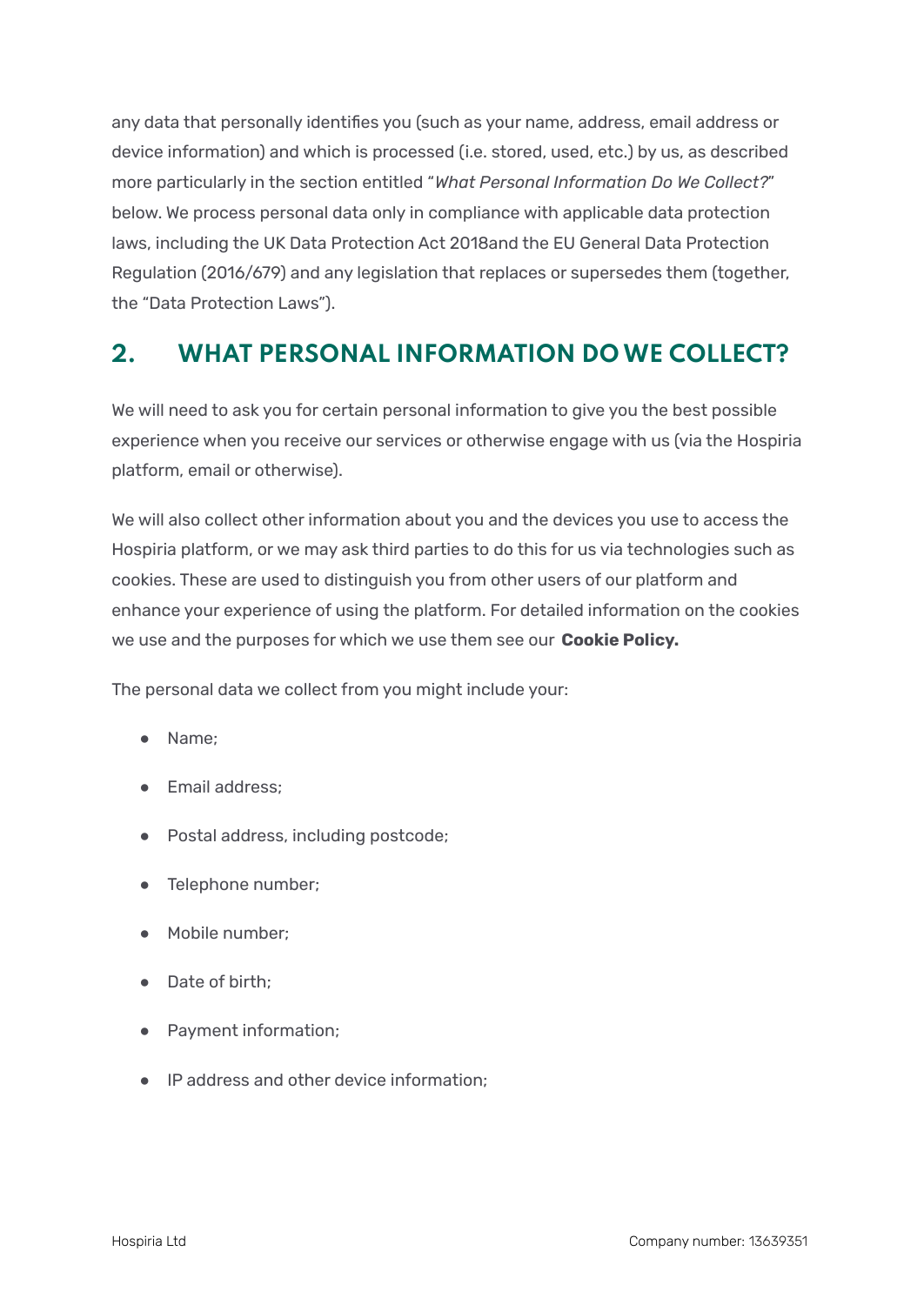- Your activity on the Hospiria platform, including information about how you use the platform, products and services;
- Operating system information, the browser type, and the address of a referring website;
- Information you provide us relating to your properties, or otherwise;
- Your username and password, bookings made or received by you, your feedback and survey responses; and
- Your preferences in receiving marketing from us and our third parties and your communications preferences.

Except as described in this Privacy Policy, we do not generally ask you to disclose any special category data (e.g., medical information, details of race, religious or political beliefs, data concerning sexual orientation or sex life or membership of a trade union, or genetic or biometric data) to us. If we do ask you to provide us with any special category data, we will normally ask for your explicit consent in order to process this information.

#### **IF YOU FAIL TO PROVIDE PERSONAL DATA**

Where we need to collect personal data by law, or under the terms of a contract we have with you, and you fail to provide that data when requested, we may not be able to perform the contract we have or are trying to enter into with you (for example, to provide you with services). In this case, we may have to cancel a product or service you have with us but we will notify you if this is the case at the time.

# **3. HOW IS YOUR PERSONAL INFORMATION COLLECTED?**

#### INFORMATION THAT YOU PROVIDE TO US

We collect personal information from you when you::

- send us an enquiry about the Hospiria platform;
- request a demo;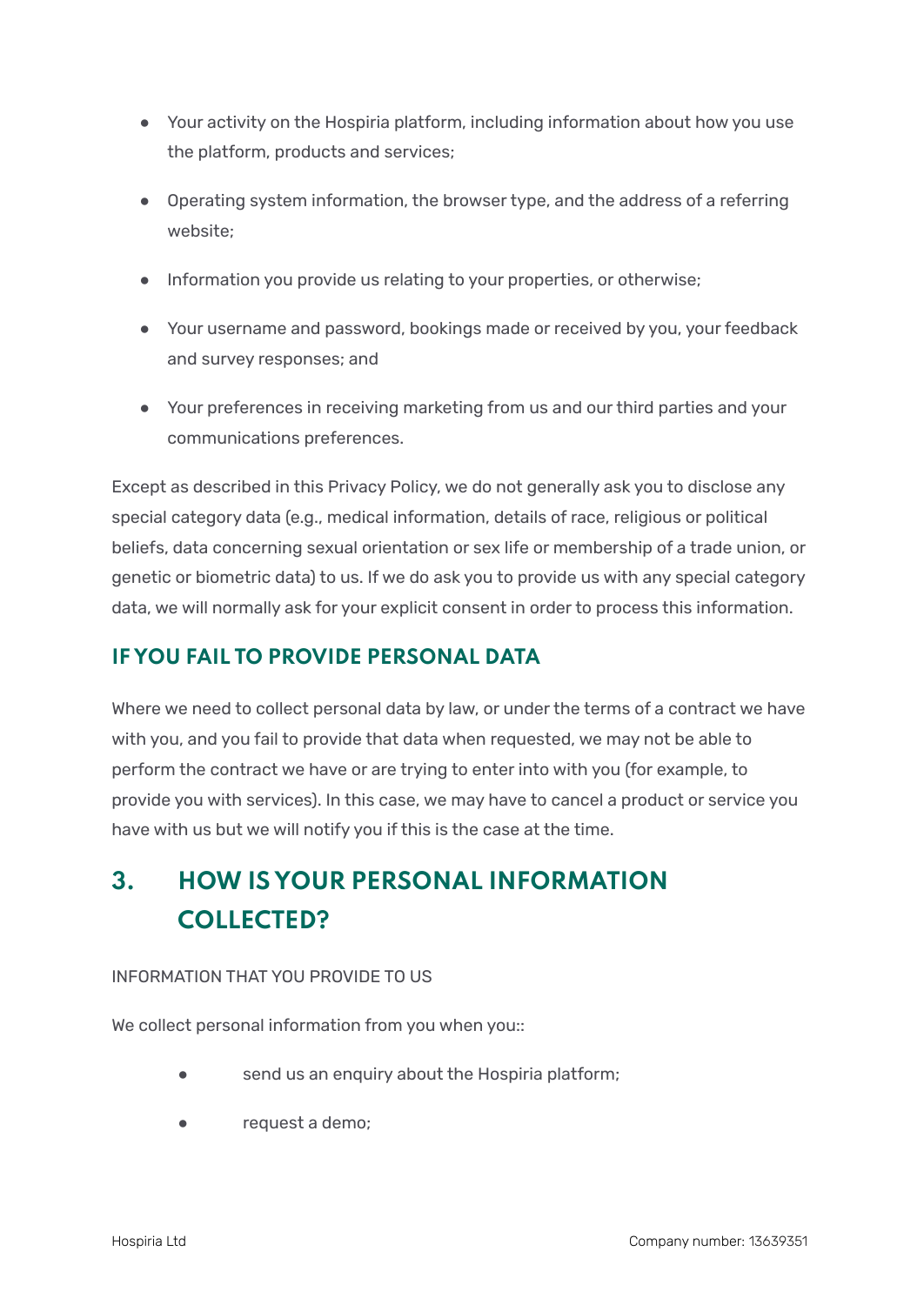- ask for support on the Hospiria platform;
- register as a property manager;
- pay for a service package;
- accept a reservation via the Hospiria platform;
- give us feedback; or
- otherwise communicate with us or provide information to us, for example when making an enquiry about a particular service that we offer.

#### **INFORMATION COLLECTED BY AUTOMATED MEANS**

We also obtain some of your personal information by automated means when you visit our platform, such as the IP address of the device you use, the geographical location of your device, the browser you are using, the URL you came from, the web pages you access, and your usage of the platform.

We collect this personal data by using cookies and other similar technologies. Please see our **[cookie](https://www.hospiria.com/pdfs/hospiria-cookie-policy.pdf) policy** for further details.

#### **INFORMATIONWE RECEIVE FROM THIRD PARTIES**

We may receive the following personal data about you from various third parties as set out below

- Certain basic information for payment purposes (such as from our payment processors Stripe Ltd), when you sign up to a service package;
- Details about payments to and from you from our platform partners when you take a booking for a property that is connected to the Hospiria platform such as booking.com; or
- Your IP address, your login data, browser type and version, time zone setting and location, browser plug-in types and versions, operating system and platform, and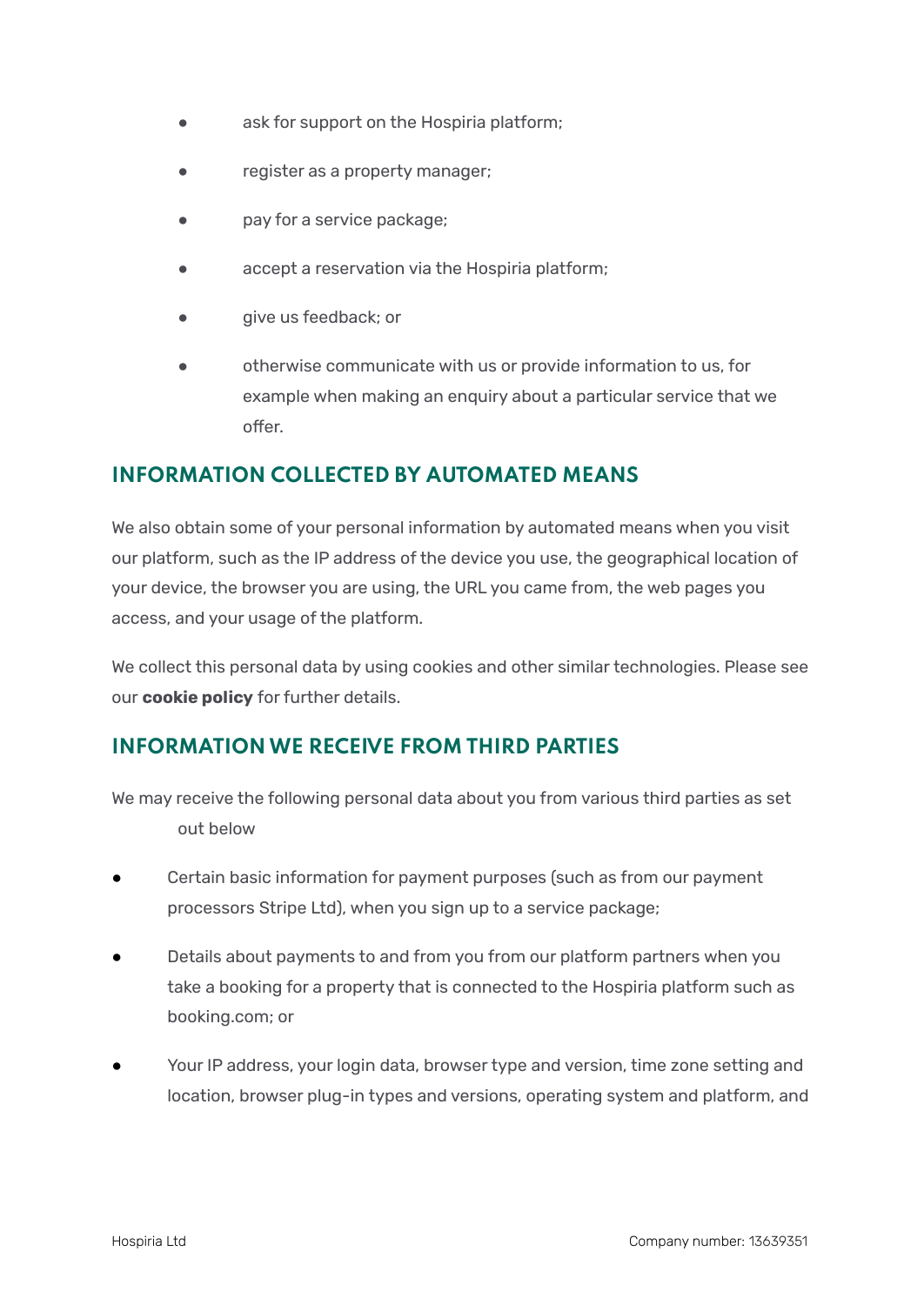other technology on the devices you use to access our platform from analytics such as Google based outside the UK.

## **4. HOWWE USE YOUR PERSONAL INFORMATION**

We will only use your personal data when the law allows us to. Most commonly, we will use your personal information for the following purposes and legal bases:

#### **PERFORMANCE OF A CONTRACT**

- To take the necessary steps to sign you up to the Hospiria platform and provide you with our services.
- To communicate with and manage our relationship with you regarding the services you receive or request from us.
- To deal with any enquiries or requests you make of us.
- To enable you to access our platform and use our services.
- To fulfil your requests and to process your transactions.

#### **OUR LEGITIMATE INTERESTS**

- To send you important service updates regarding the platform and our services and our terms of service (including this Privacy Policy).
- To confirm your identity and authenticate the information you provide for security purposes.
- For our own reporting and analytical purposes to enable us to improve our services and support our users, including through the use of email performance and click-through tracking.
- For our own record-keeping and general administrative purposes regarding our handling of your personal data and other operational activities.
- To provide you with customer support and resolve any complaints.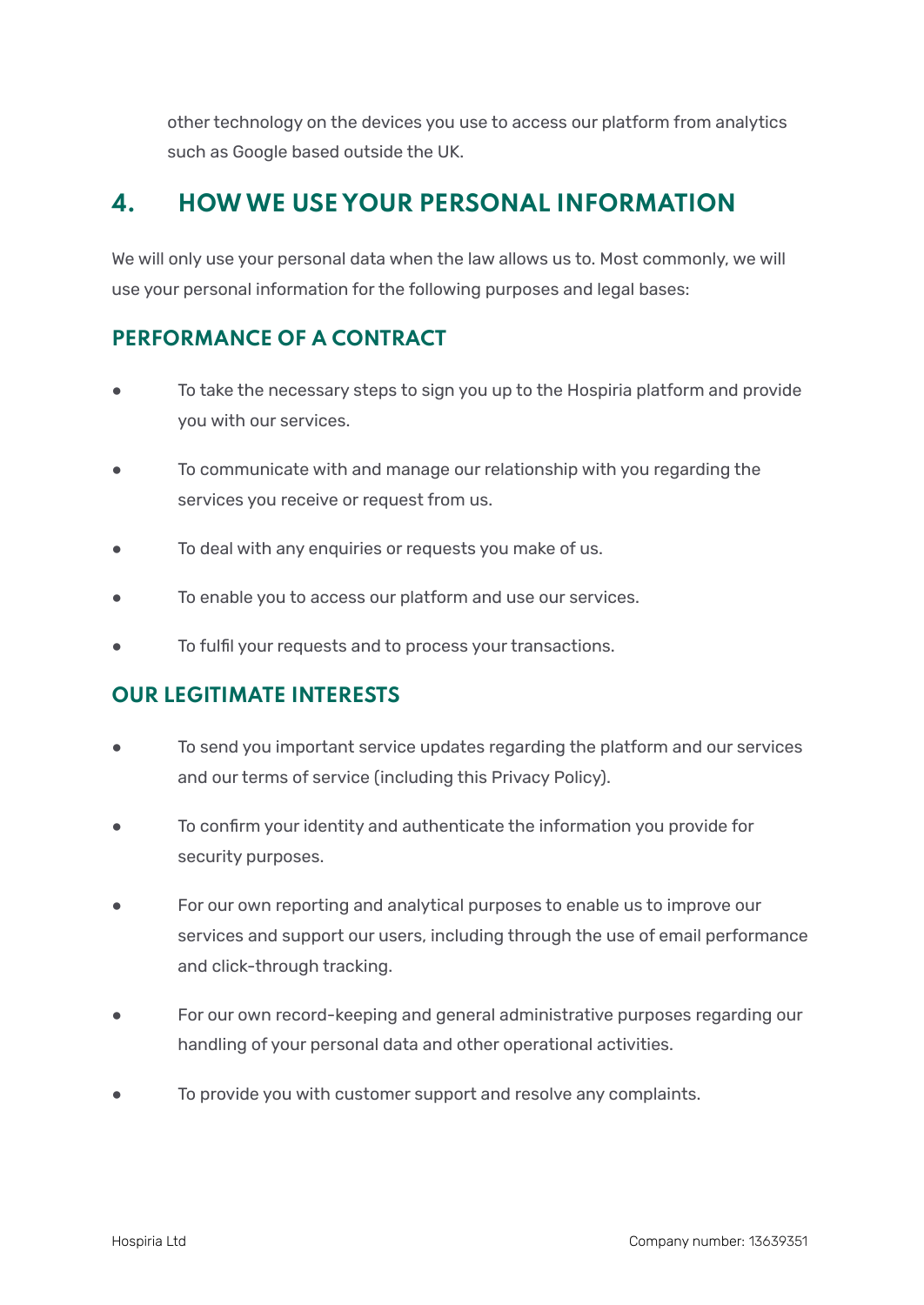- To effectively handle any legal claims or regulatory enforcement actions taken against Hospiria Ltd, or take appropriate legal action against third parties who have committed criminal acts or are in breach of legal obligations to us.
- To assist with our internal training purposes.

#### **COMPLYINGWITH OUR LEGAL OBLIGATIONS**

- To comply with our legal and regulatory obligations (including under applicable Data Protection Laws).
- For preventing, investigating and detecting crime, fraud or anti-social behaviour and prosecuting offenders, including working with law enforcement agencies.
- To fulfil our duties to our members, colleagues and other stakeholders.

#### **CONSENT**

Generally, we do not rely on consent as a legal basis for processing your personal data although we will get your consent before sending third party direct marketing communications to you via email or text message. You have the right to withdraw consent to marketing at any time by contacting us.

#### **MARKETING**

We strive to provide you with choices regarding certain personal data uses, particularly around marketing and advertising.

#### **PROMOTIONAL OFFERS FROM US**

We may use your personal data to form a view on what we think you may want or need. or what may be of interest to you. This is how we decide which products, services and offers may be relevant for you (we call this marketing).

You will receive marketing communications from us if you have requested information from us and you have not opted out of receiving that marketing.

#### **THIRD-PARTY MARKETING**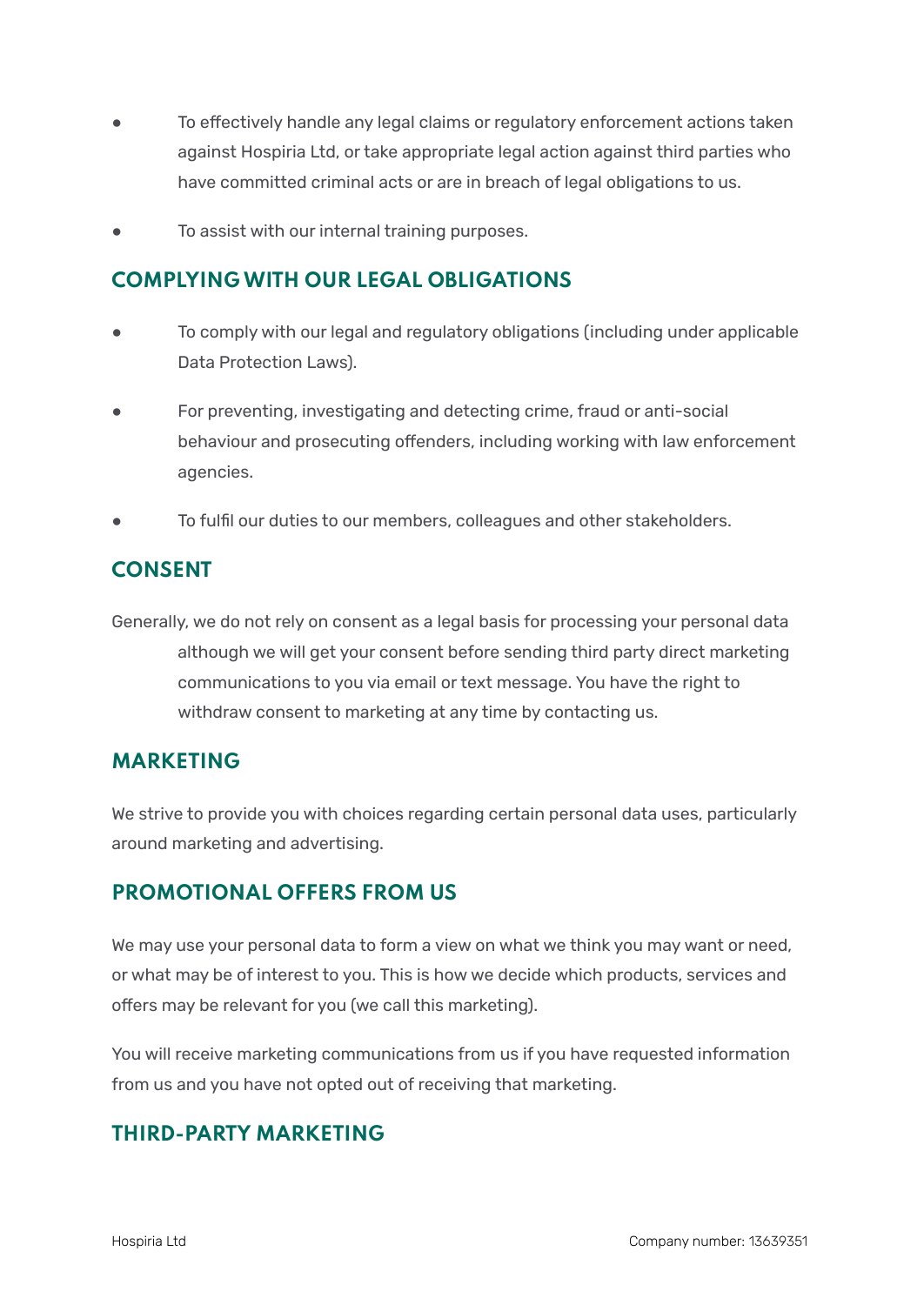We will get your express opt-in consent before we share your personal data with any third party for marketing purposes.

#### **OPTING OUT**

You can ask us or third parties to stop sending you marketing messages at any time by following the opt-out links on any marketing message sent to you OR by contacting us at any time.

Where you opt out of receiving these marketing messages, this will not apply to personal data provided to us as a result of a booking made or other transactions.

#### **CHANGE OF PURPOSE**

We will only use your personal data for the purposes for which we collected it, unless we reasonably consider that we need to use it for another reason and that reason is compatible with the original purpose. If you wish to get an explanation as to how the processing for the new purpose is compatible with the original purpose, please contact us.

If we need to use your personal data for an unrelated purpose, we will notify you and we will explain the legal basis which allows us to do so.

Please note that we may process your personal data without your knowledge or consent, in compliance with the above rules, where this is required or permitted by law.

# **5. WHO DOWE SHARE YOUR PERSONAL INFORMATION WITH?**

We may disclose your personal information to the following recipients or categories of recipients

Third party organisations who market your properties on their platforms, to the extent that such third party organisations require personal data for the purpose of performing their obligations under contracts with you;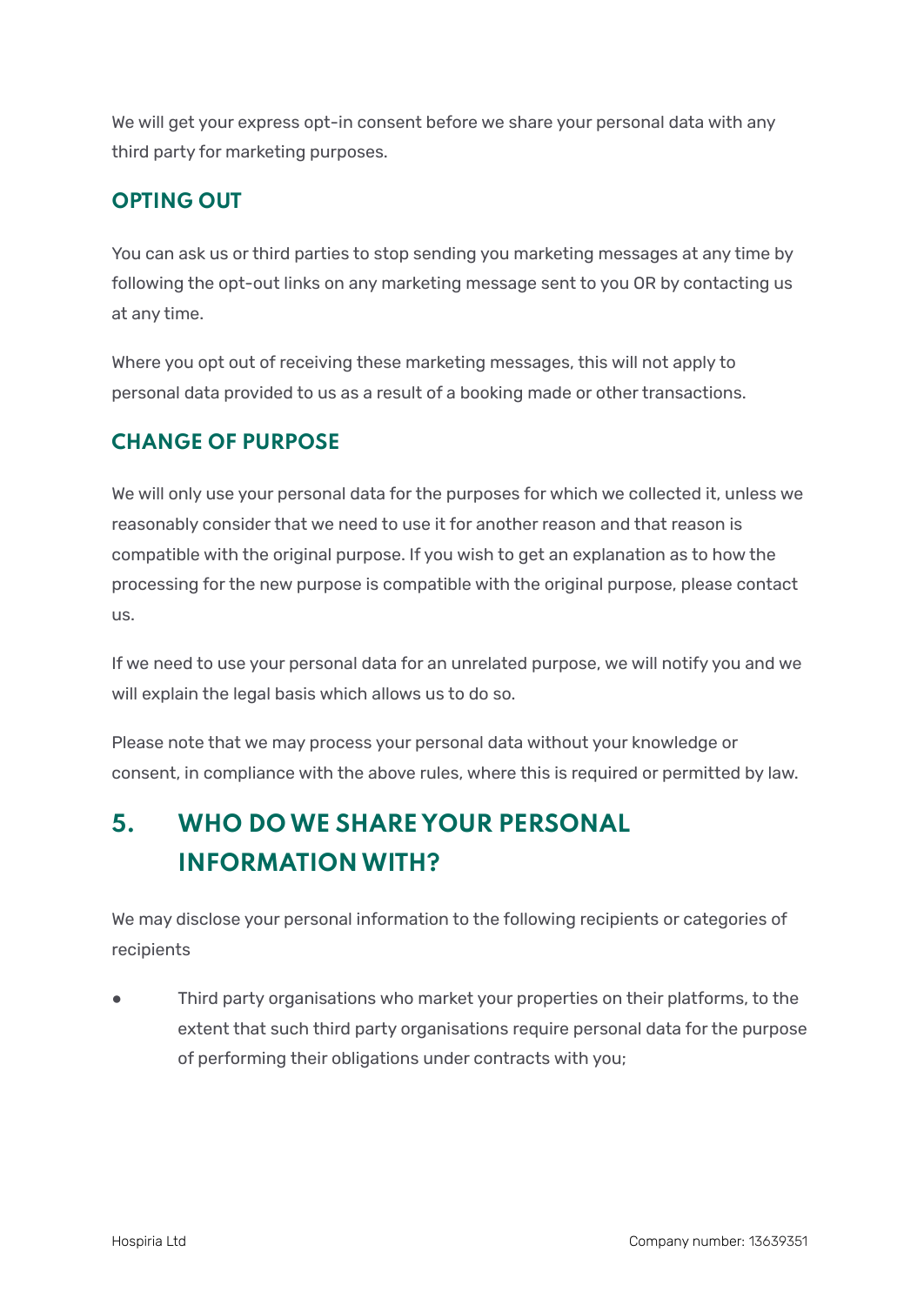- Third party organisations who provide insurance as part of our platform's packages, to the extent that such third party organisations require personal data for the purpose of performing their obligations under contracts with you;
- Our service providers and suppliers, who process such information for us or on our behalf (such as website or database hosting companies, address list hosting companies, email service providers, analytics companies, search engine providers, distribution companies, fulfilment companies, and other similar entities that help us to operate the website and/or provide functionality, content and services. Our service providers include (but are not limited to):
	- Google Analytics
	- HotJar
	- Leadfeeder
	- LeadForensics
	- **Facebook**
	- **Sojern**
	- Secura
	- **Mailchimp**
	- Google Maps
	- **Stripe**
	- Zoho
	- Hubspot (not yet but maybe in future)
	- Google Adwords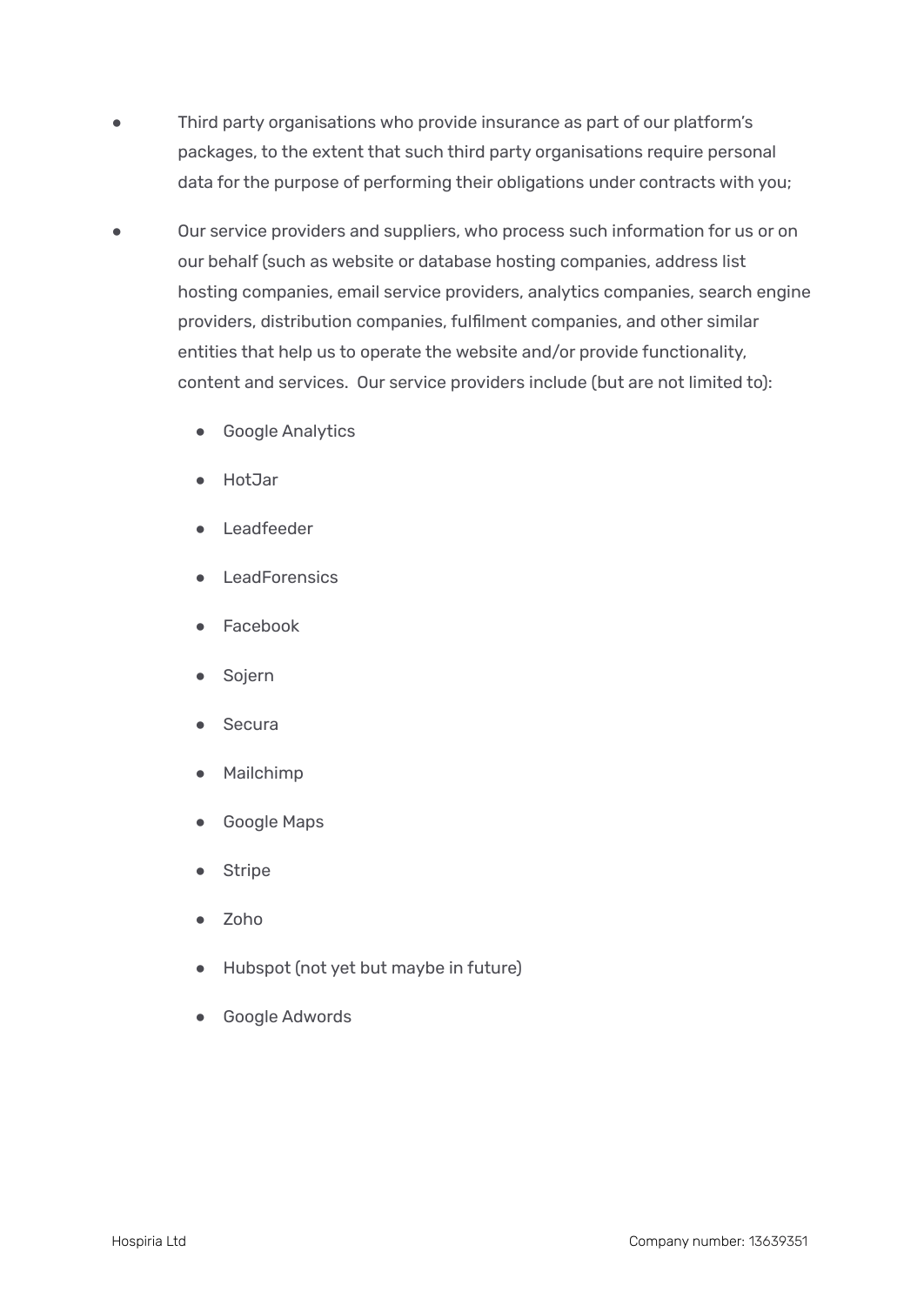- As required by law, or to provide information as required by local law enforcement agencies, other local government authorities, or otherwise as required by law;
- Any third parties with whom we are required to share your personal data in order to comply with our legal obligations, to enforce our terms and conditions or to protect the rights, property, or safety of Hospiria, our customers, or others. This includes exchanging information with other companies and organisations for the purposes of fraud protection and credit risk reduction; and
- Third parties to whom we may choose to sell, transfer or merge parts of our business or our assets. Alternatively, we may seek to acquire other businesses or merge with them. If a change happens to our business, then the new owners may use your personal data in the same way as set out in this privacy policy.

We require all third parties to respect the security of your personal data and to treat it in accordance with the law. We do not allow our third-party service providers to use your personal data for their own purposes and only permit them to process your personal data for specified purposes and in accordance with our instructions.

# **6. INTERNATIONAL TRANSFERS**

Some of our third-party processors, such as Google and HubSpot, are based outside the UK so their processing of your personal data will involve a transfer outside the UK.

Whenever we transfer your personal data out of the UK, we ensure a similar degree of protection is afforded to it by ensuring at least one of the following safeguards is implemented:

- We will only transfer your personal data to countries that have been deemed to provide an adequate level of protection for personal data..
- Where we use certain service providers, we may use specific contracts approved for use in the UK which give personal data the same protection it has in the UK.

Please contact us if you want further information on the specific mechanism used by us when transferring your personal data out of the UK.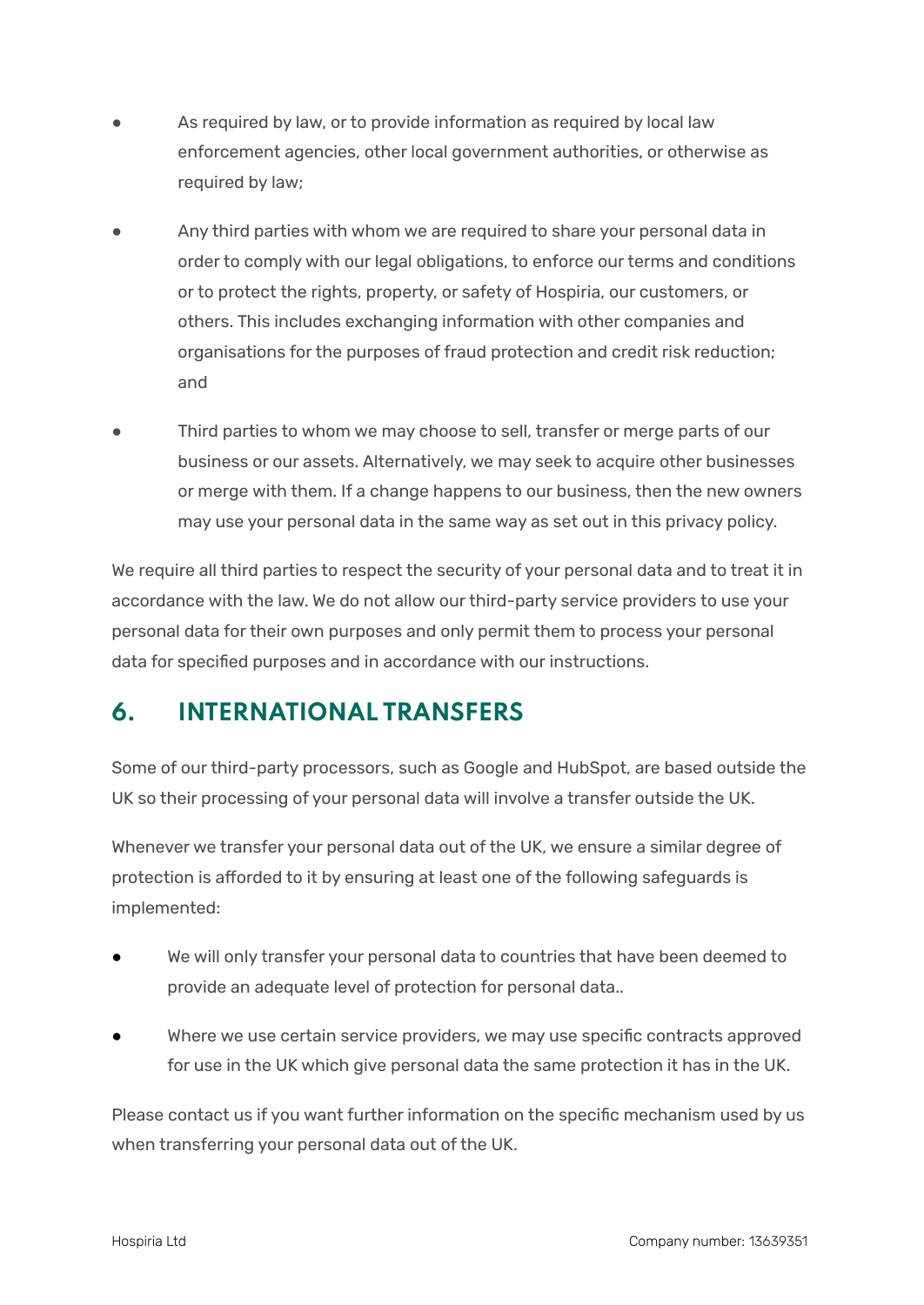# **7. DATA SECURITY**

We have put in place appropriate security measures to prevent your personal data from being accidentally lost, used or accessed in an unauthorised way, altered or disclosed. In addition, we limit access to your personal data to those employees, agents, contractors and other third parties who have a business need to know. They will only process your personal data on our instructions and they are subject to a duty of confidentiality.

We have put in place procedures to deal with any suspected personal data breach and will notify you and any applicable regulator of a breach where we are legally required to do so.

# **8. HOW LONG DOWE KEEP YOUR PERSONAL INFORMATION?**

Your personal information is stored by us and/or our service providers and suppliers, only to the extent and for the time necessary to achieve the purposes for which the information is collected, in accordance with the Data Protection Laws. When we no longer need to use your information for these purposes, we will remove it from our systems and records and/or take steps to properly anonymise it so that you can no longer be identified from it (unless we need to keep your information to comply with legal or regulatory obligations to which we are subject).

### **9. YOUR CHOICES AND PRIVACY RIGHTS**

Under certain circumstances, you have rights under data protection laws in relation to your personal data. If you wish to exercise one or more of these rights, please contact us with your request at hello@hospiria.com.

#### **YOUR RIGHT TO ACCESS THE INFORMATIONWE HOLD ABOUT YOU**

You may request access to the personal data we hold about you. Our file of your information will usually be made available to you within one month, although occasionally we may not be able to give you access to all the personal data we hold about you. For example, we may not be able to give you access if the information we hold includes both your personal data and the personal data of others and disclosing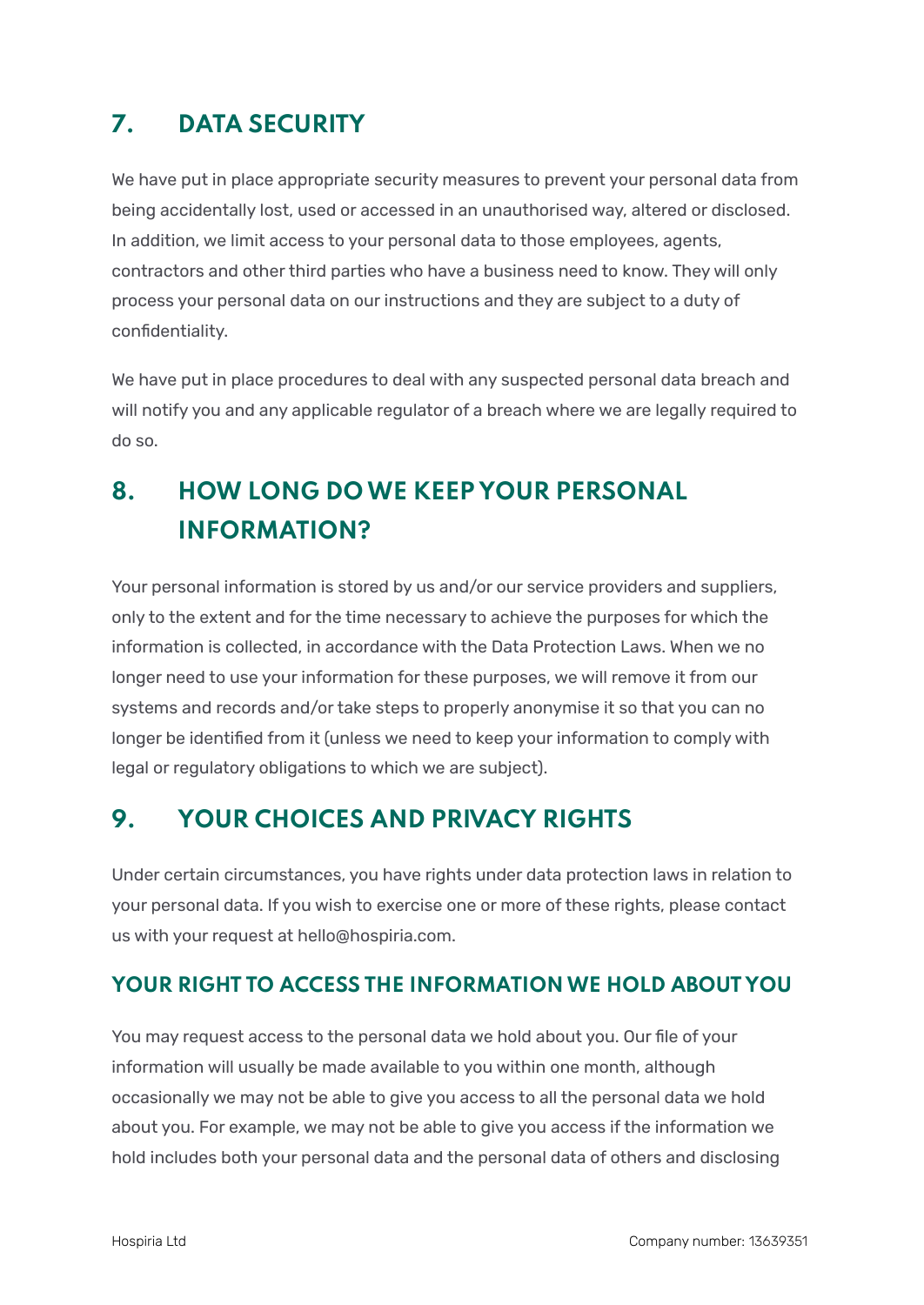their information to you would adversely affect their rights. Occasionally it could take us longer than a month if your request is particularly complex or you have made a number of requests. In this case, we will notify you and keep you updated.

Please note that if you request a copy of your personal information using electronic means (such as email), then we will provide a copy of your personal information in electronic form unless you ask us to do otherwise.

We reserve the right to:

- refuse your request based on the exemptions set out in the applicable Data Protection Laws;
- request for proof of your ID to process the request or request further information; and
- charge you a reasonable administrative fee for any repetitive, manifestly unfounded or excessive requests.

If we refuse your request to exercise these rights, we will give reasons for our refusal and allow you to challenge our decision. If we have shared your personal data with others, we will tell them about your request to rectify, erase, restrict or object to the processing where possible. If you ask us, where possible and lawful to do so, we will also tell you with whom we shared your personal data so that you can contact them directly.

#### **YOUR RIGHT TO HAVE YOUR INFORMATION CORRECTED**

You have the right to have incomplete or inaccurate personal information that we process about you rectified. Note that you can always make certain adjustments to certain personal information directly through your online account.

#### **YOUR RIGHT TO HAVE YOUR INFORMATION DELETED**

You have the right to request that we delete personal information that we process about you. This right applies only in certain circumstances. For example, we are not obligated to delete your data where we need to retain it in order to comply with our legal obligations or to establish, exercise or defend legal claims. Note that you can always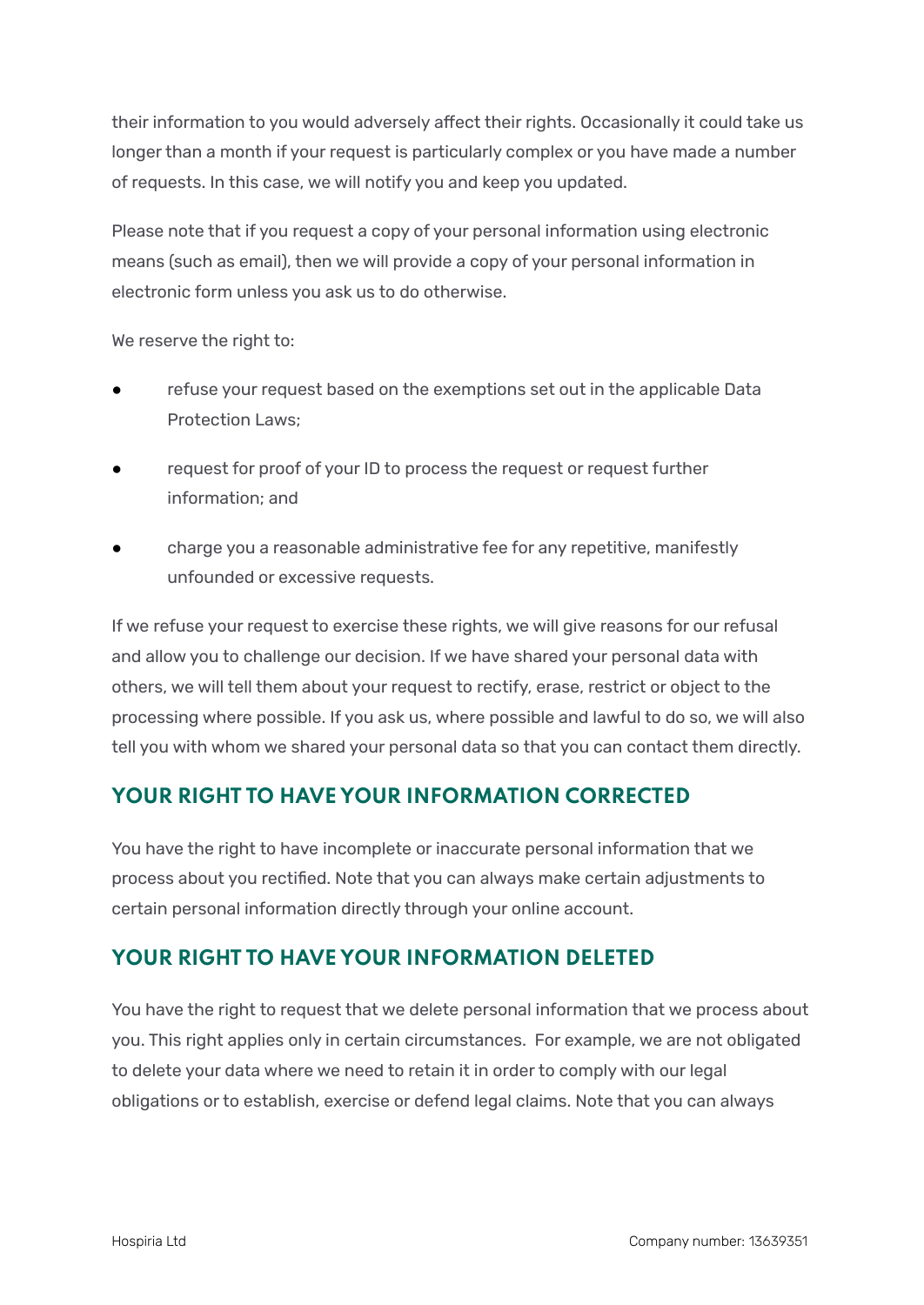make certain adjustments to certain personal information directly through your online account.

#### **YOUR RIGHT TO OBJECT TO US PROCESSING YOUR PERSONAL DATA**

Where the legal justification for our processing of your personal information is our legitimate interest, you have the right to object to such processing on grounds relating to your particular situation. We will abide by your request unless we have compelling legitimate grounds for the processing which override your interests and rights, or if we need to continue to process the data for the establishment, exercise or defence of a legal claim.

#### **YOUR RIGHT TOWITHDRAW CONSENT TO PROCESSING**

If you have consented to us processing your personal data for a particular purpose, you have the right to withdraw your consent at any time, free of charge, by contacting us. This includes cases where you wish to opt out from marketing messages that you receive from us (including marketing messages that we send on behalf of third-party organisations). You can unsubscribe from marketing communications at any time by following the instructions in any individual message. If you withdraw your consent to processing, we may still contact you in connection with your account, relationship, activities, transactions and communications with us.

## **YOUR RIGHT TO HAVE AN ELECTRONIC COPY OF YOUR PERSONAL DATA TRANSMITTED (RIGHT TO DATA PORTABILITY)**

Where we hold personal data about you with your consent or for the performance of a contract with you, you also have the right to ask us to provide you with the personal data we hold about you in a structured, commonly used and machine-readable format and, where technically feasible, to transmit that personal data to another organisation.

#### **YOUR RIGHT TO RESTRICT PROCESSING OF YOUR PERSONAL DATA**

You have the right to restrict our processing of your personal information where you believe such personal data to be inaccurate, our processing is unlawful or that we no longer need to process such data for a particular purpose, but where we are not able to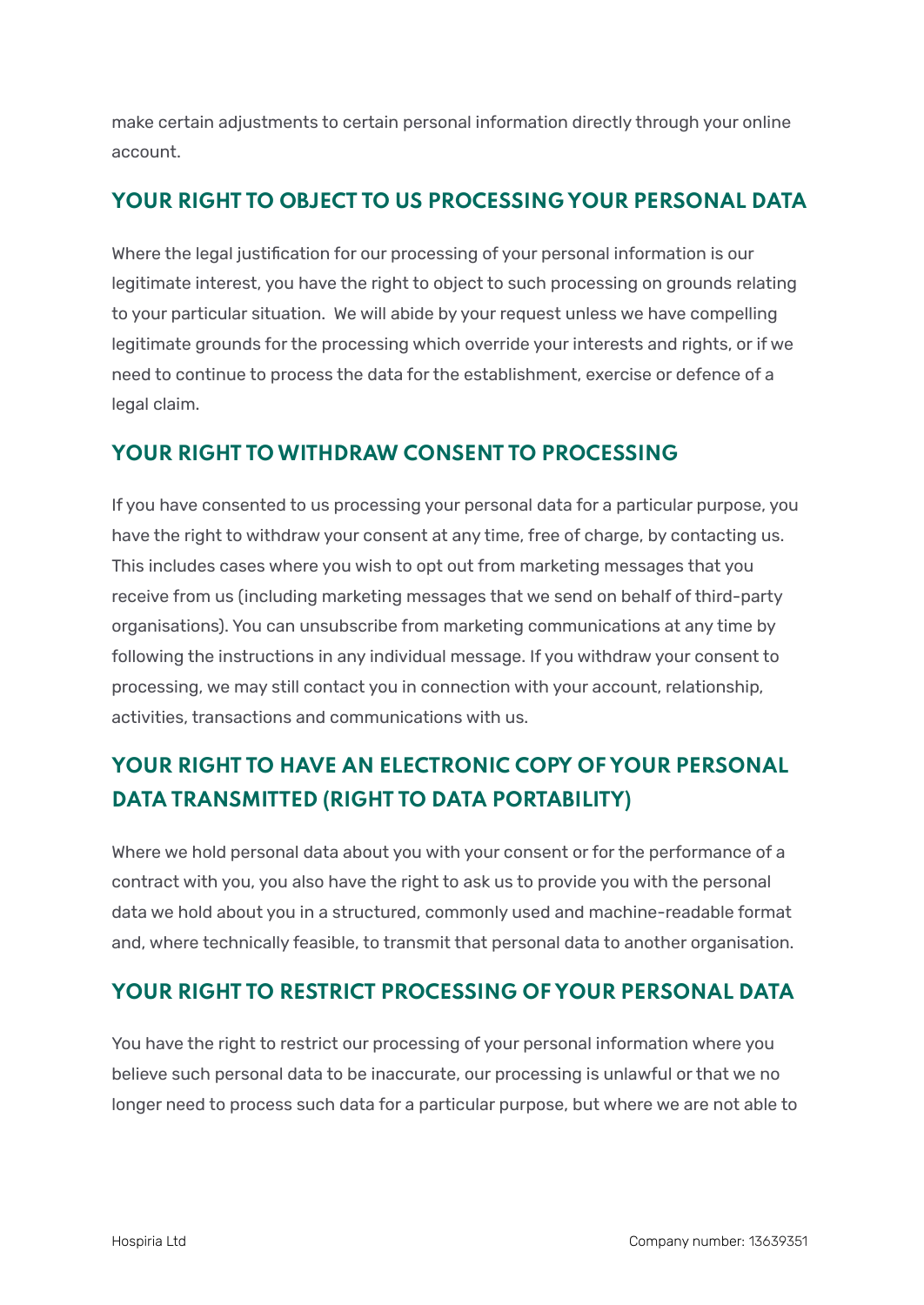delete the data due to a legal or other obligation or because you do not wish for us to delete it.

# **YOUR RIGHT TO LODGE A COMPLAINTWITH THE LOCAL DATA PROTECTION AUTHORITY**

If you have any concerns about how we handle your personal information, please contact us. We will take any privacy complaint seriously and any complaint will be assessed with the aim of resolving any issue in a timely and efficient manner. We request that you cooperate with us during this process and provide us with any relevant information that we may reasonably request.

If you are not satisfied after we've tried to resolve your issue, you'll be entitled to lodge a complaint with our data protection regulator, the Information Commissioner's Office. The Information Commissioner's Office can be contacted as follows:

**Telephone:** +44 0303 123 1113

**E-mail:** casework@ico.org.uk

**Website:** www.ico.org.uk

**Web-form:** www.ico.org.uk/concerns/

**Address: Water Lane, Wycliffe House, Wilmslow, Cheshire, SK9 5AF**

#### **CHANGES TO THE PRIVACY POLICY AND YOUR DUTYTO INFORM US OF CHANGES**

We keep our privacy policy under regular review.

It is important that the personal data we hold about you is accurate and current. Please keep us informed if your personal data changes during your relationship with us.

#### **CONTACT DETAILS**

If you have any questions about this Privacy Policy or our privacy practices, please contact our Data Protection Officer in the following ways: